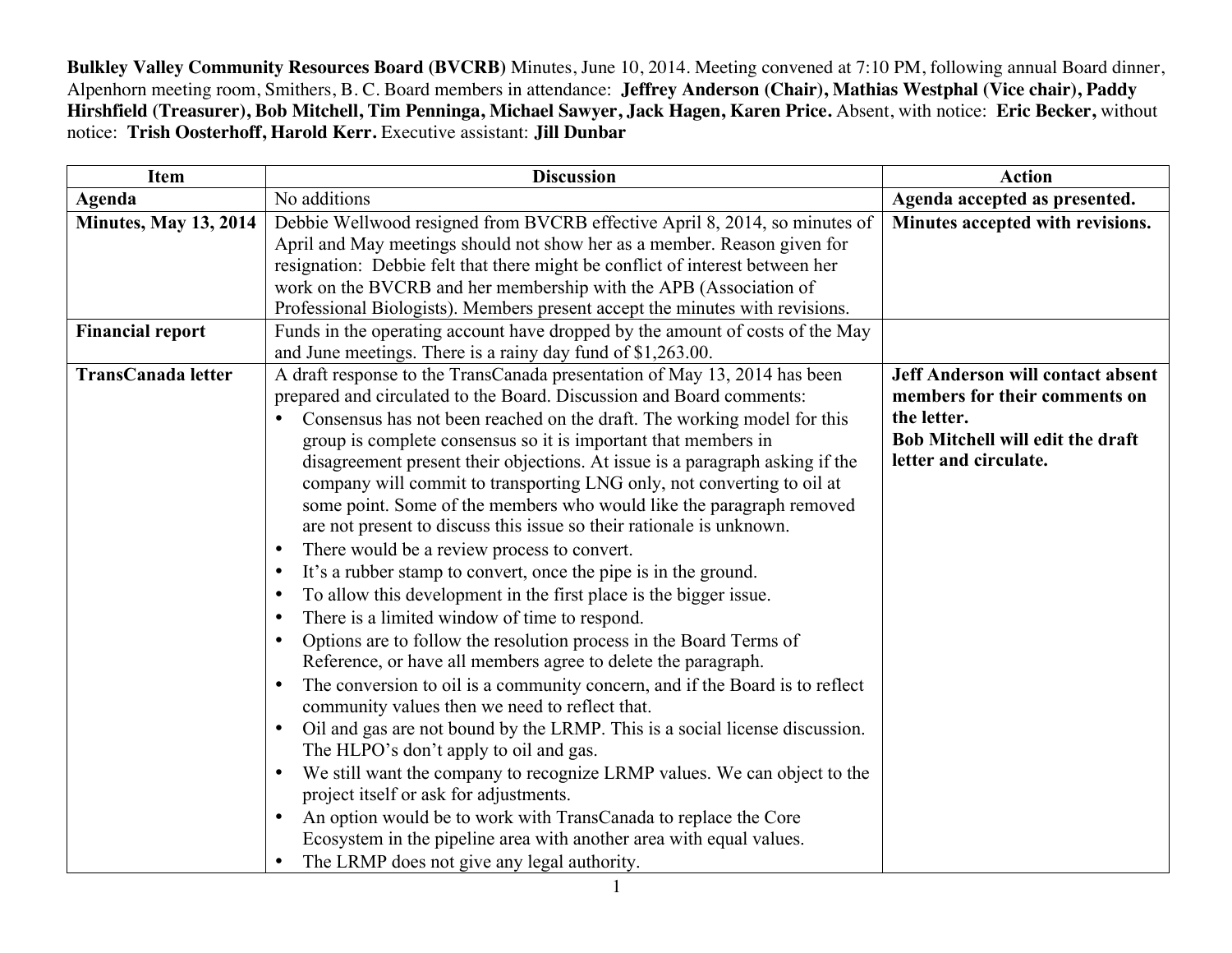| <b>Item</b> | <b>Discussion</b>                                                                                                                                              | <b>Action</b> |
|-------------|----------------------------------------------------------------------------------------------------------------------------------------------------------------|---------------|
|             | But it is the best current summary of public values.<br>$\bullet$                                                                                              |               |
|             | We don't have to concern ourselves with legal authority, so we look at what                                                                                    |               |
|             | best reflects our values. Our best advice would be that there really shouldn't                                                                                 |               |
|             | be a pipeline.                                                                                                                                                 |               |
|             | This project is for a buried pipeline, which would be rehabilitated. Impacts<br>$\bullet$                                                                      |               |
|             | won't be that strong if they carry out mitigation measures that do not allow                                                                                   |               |
|             | access. Impacts will be time limited. A Core Ecosystem is not a park.                                                                                          |               |
|             | We can work with TransCanada, or make a public submission to BCEAO.                                                                                            |               |
|             | Submissions to BCEAO must be addressed.                                                                                                                        |               |
|             | What if we do both?<br>$\bullet$                                                                                                                               |               |
|             | They wouldn't have time to deal with both.<br>$\bullet$                                                                                                        |               |
|             | They won't move the pipeline.<br>٠                                                                                                                             |               |
|             | Going through the CE will impact the values. If there is no better route then<br>$\bullet$                                                                     |               |
|             | they don't build it. We don't have to tell them where else they could go but                                                                                   |               |
|             | we do need to uphold the values.                                                                                                                               |               |
|             | There was historic mineral exploration in the area so there is access to<br>$\bullet$<br>French Peak already. However, this new development would allow access |               |
|             | into the Kispiox. Gates are working for access control here (some aren't e.g.                                                                                  |               |
|             | Babine Mountains). Motorized access can be stopped, except for snow                                                                                            |               |
|             | machines. Eventually the vegetation will be large enough to stop snow                                                                                          |               |
|             | machines.                                                                                                                                                      |               |
|             | The request for GIS data in the letter shows that people want transparency,                                                                                    |               |
|             | and it should be public.                                                                                                                                       |               |
|             | There is no scientific rigour if no one else has the data. The company has to                                                                                  |               |
|             | prove that they can develop public land in the public interest and this can't                                                                                  |               |
|             | be proven if they don't have the data.                                                                                                                         |               |
|             | Another company could take that data.                                                                                                                          |               |
|             | Letter should go to EAO<br>٠                                                                                                                                   |               |
|             | And to the Interior News.<br>٠                                                                                                                                 |               |
|             | Another concern is that Board focuses on environmental issues.<br>$\bullet$                                                                                    |               |
|             | Canadians are concerned about exports of raw logs, unrefined oil.<br>$\bullet$                                                                                 |               |
|             | The public is concerned about the convert.<br>$\bullet$                                                                                                        |               |
|             | Environmental awareness has increased over the last 50 years.<br>$\bullet$                                                                                     |               |
|             | It would be good to see more social and economic information in Board                                                                                          |               |
|             | letters.                                                                                                                                                       |               |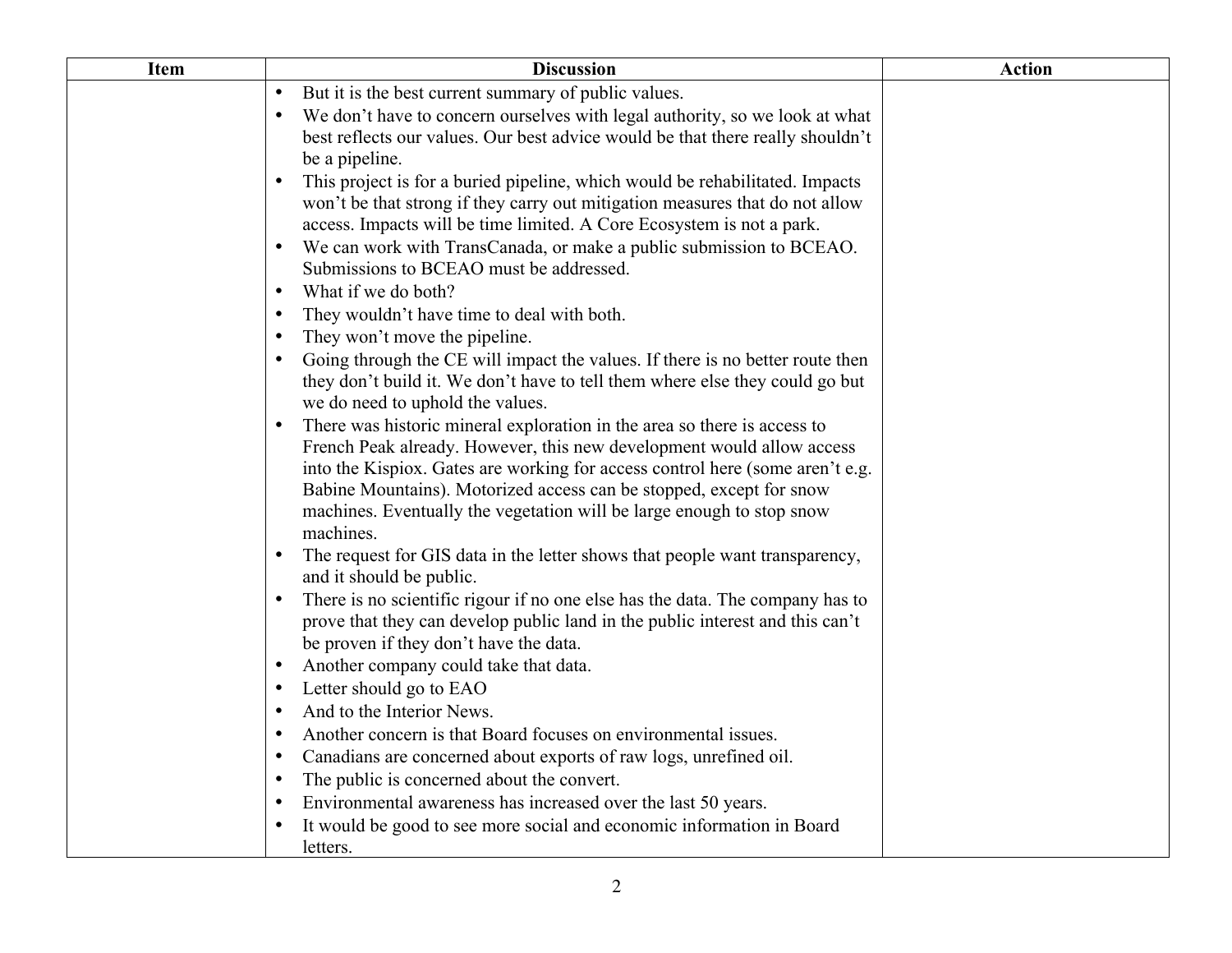| Item                         | <b>Discussion</b>                                                                            | <b>Action</b>                       |
|------------------------------|----------------------------------------------------------------------------------------------|-------------------------------------|
| <b>Telkwa Wildlife</b>       | Len Vanderstar would like to present the new version for Board review.                       | Jeff Anderson will circulate the    |
| <b>Habitat Area</b>          | Deadline for comments would be June 16. It may be that the Telkwa caribou                    | new version and talk to Len         |
|                              | are not Federally protected. Other Board members may get involved in the                     | Vanderstar about the deadline.      |
|                              | review if timing works.                                                                      |                                     |
| <b>Coordinated review of</b> | Letter will be revised.                                                                      | Karen Price will revise the draft   |
| pipelines                    |                                                                                              | letter and circulate for review.    |
| Board mandate,               | Discussion:                                                                                  | <b>Jeff Anderson will summarize</b> |
| relationship with            | Board does not have a relationship with government. This is core to the<br>$\bullet$         | discussions from external           |
| government                   | BVCRB mission. We need to change this or revisit the mission.                                | meetings and circulate. He will     |
|                              | Board mandate is set in stone $-$ it is the stewardship of 12 values.<br>$\bullet$           | stay on BVCRB email list. He        |
|                              | Government sees the worth but would like the mandate to increase so that                     | will chair the September BVCRB      |
|                              | BVCRB can be strategic across broader issues.                                                | meeting.                            |
|                              | Government is struggling with some big issues – mountain pine beetle,<br>$\bullet$           |                                     |
|                              | cumulative effects, pipeline developments – and would like BVCRB to take                     |                                     |
|                              | on some of it. We must be balanced to be taken seriously. Assertions that                    |                                     |
|                              | we are an environmental activist group are serious. We will only ever be an                  |                                     |
|                              | advisory group. Government must be independent from us. We could be                          |                                     |
|                              | sought after if we remain balanced and effective.                                            |                                     |
|                              | Two external conversations about the mandate are going on: One with<br>$\bullet$             |                                     |
|                              | government reps, one with former Board members.                                              |                                     |
|                              | Government is working on oil and gas, and doesn't mesh with BVCRB<br>$\bullet$<br>values.    |                                     |
|                              |                                                                                              |                                     |
|                              | We must stay independent and decide what we want to be. We can say what<br>government can't. |                                     |
|                              | Aren't we still the voice of the public?<br>$\bullet$                                        |                                     |
|                              | Yes but we need a target.<br>$\bullet$                                                       |                                     |
|                              | We don't really have a terms of reference, but we can have an MOU with<br>$\bullet$          |                                     |
|                              | government.                                                                                  |                                     |
|                              | We need a new LRMP, which includes consideration of cumulative effects.<br>$\bullet$         |                                     |
|                              | There will never be a new LRMP but there will be an MOU.                                     |                                     |
|                              | Perhaps we should create a society, and raise funds.                                         |                                     |
|                              | The regulatory environment is changing. LRMP values should be kept.<br>$\bullet$             |                                     |
|                              | Different developments are coming in.                                                        |                                     |
|                              | The Board will only get $$3 - 5,000.00$ per year.<br>$\bullet$                               |                                     |
|                              | Would the Board ever take legal action against government for breach of<br>$\bullet$         |                                     |
|                              | trust? (related to cutting resource management professionals and oil and gas                 |                                     |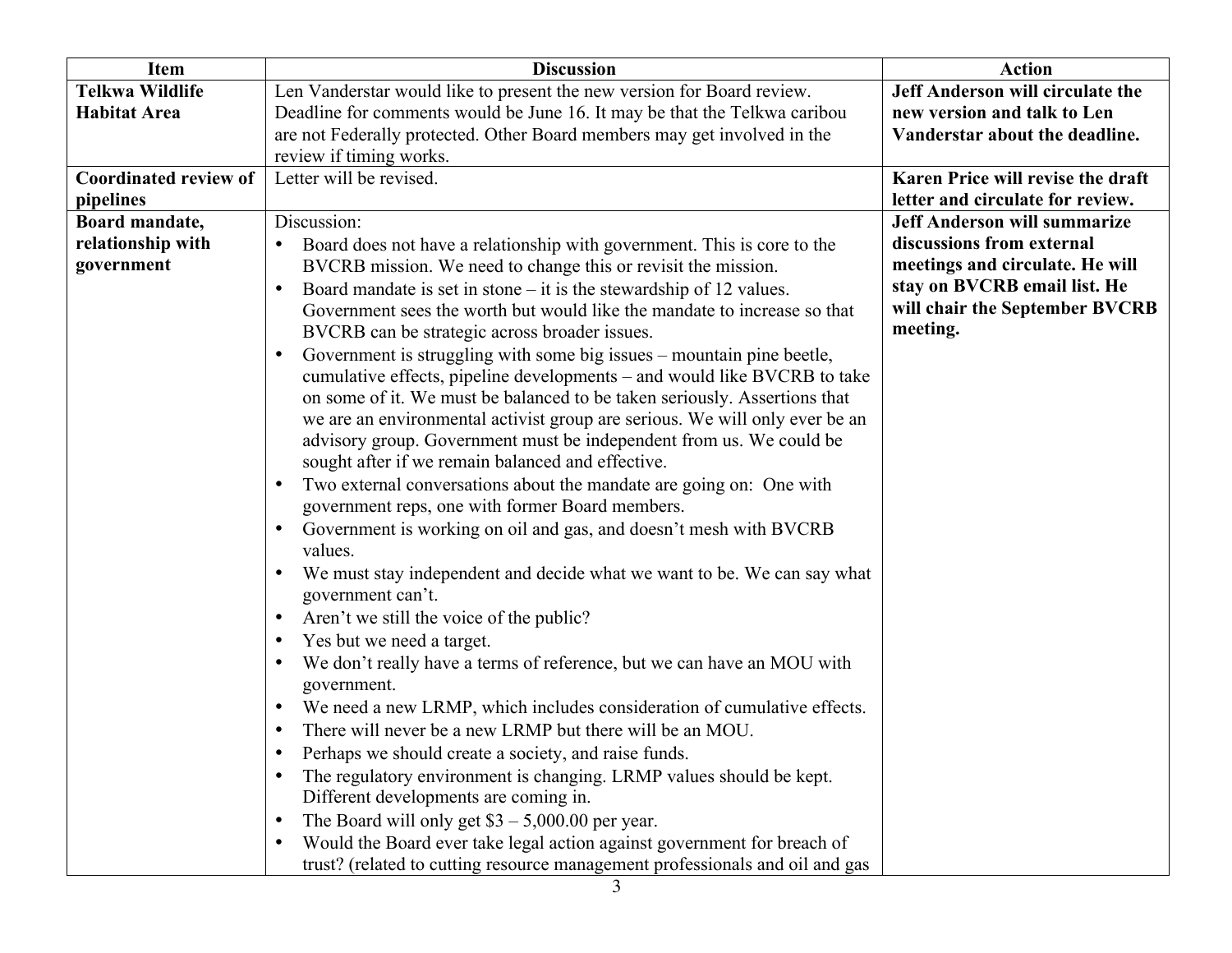| <b>Item</b>              | <b>Discussion</b>                                                                                                                                                                                 | <b>Action</b>                    |  |
|--------------------------|---------------------------------------------------------------------------------------------------------------------------------------------------------------------------------------------------|----------------------------------|--|
|                          | sellout).                                                                                                                                                                                         |                                  |  |
|                          | If so the Board would have to put this out to the public and ensure that we<br>$\bullet$                                                                                                          |                                  |  |
|                          | had their support.                                                                                                                                                                                |                                  |  |
|                          | We couldn't pay for it.<br>$\bullet$                                                                                                                                                              |                                  |  |
|                          | We're not there yet but we could be.                                                                                                                                                              |                                  |  |
|                          | West Coast Environmental Law gives funding to groups for legal review of<br>issues. Perhaps the Board should approach them to review the legal context<br>to see if we can use the law as a tool. |                                  |  |
|                          | Complaints can go to the Forest Practices Board. Oil and gas sellout is                                                                                                                           |                                  |  |
|                          | different issue from LRMP implementation.                                                                                                                                                         |                                  |  |
|                          | Would be worthwhile to hire a lawyer to check this out for us.<br>$\bullet$                                                                                                                       |                                  |  |
|                          | Maybe if CEs and LCs are losing their integrity it is an issue.<br>$\bullet$                                                                                                                      |                                  |  |
|                          | There is a meeting with the group of former Board members on Friday.<br>$\bullet$                                                                                                                 |                                  |  |
|                          | That is an important discussion. Why is only one Board member involved?<br>$\bullet$                                                                                                              |                                  |  |
|                          | There should be a meaningful way of communicating with government.                                                                                                                                |                                  |  |
|                          | The intent is to have annual assignments. Tony Pesklevits is willing to<br>address the Board in September.                                                                                        |                                  |  |
|                          | A mandate in September from government might be a good thing.                                                                                                                                     |                                  |  |
|                          | This should be continued but is destabilizing.                                                                                                                                                    |                                  |  |
|                          | We won't get to an MOU unless we work with government. We can give<br>input when we see a proposal.                                                                                               |                                  |  |
|                          | Chair will summarize external meetings and send to the Board. He requests<br>$\bullet$<br>to stay on the Board email list.                                                                        |                                  |  |
|                          | Board should take all issues off the agenda and concentrate on BVCRB<br>$\bullet$                                                                                                                 |                                  |  |
|                          | mandate in the fall. Jeff Anderson should chair the first 3 meetings or have                                                                                                                      |                                  |  |
| Summer field trip        | rotating chairs.<br>A one-day field trip to pipeline and camp location in the Babines will be set up.                                                                                             | Tim Penninga will set up a field |  |
|                          | Would be good to include the new members.                                                                                                                                                         | trip for September or October.   |  |
| <b>Action Items from</b> | Summer field trip: Discussed, see notes above.                                                                                                                                                    |                                  |  |
| <b>May</b>               | Bulkley AAC determination: Carried forward.                                                                                                                                                       |                                  |  |
|                          | Interior News update: Carried forward.                                                                                                                                                            |                                  |  |
|                          | Board member bios: Carried forward.                                                                                                                                                               |                                  |  |
|                          | Registration with EA office for project updates: Carried forward.                                                                                                                                 |                                  |  |
|                          | Letter to government requesting a coordinated review of regional pipeline projects: Discussed, see above.                                                                                         |                                  |  |
|                          | Presentation on the Federal recovery plan for Telkwa caribou for the June meeting: Discussed, see above.                                                                                          |                                  |  |